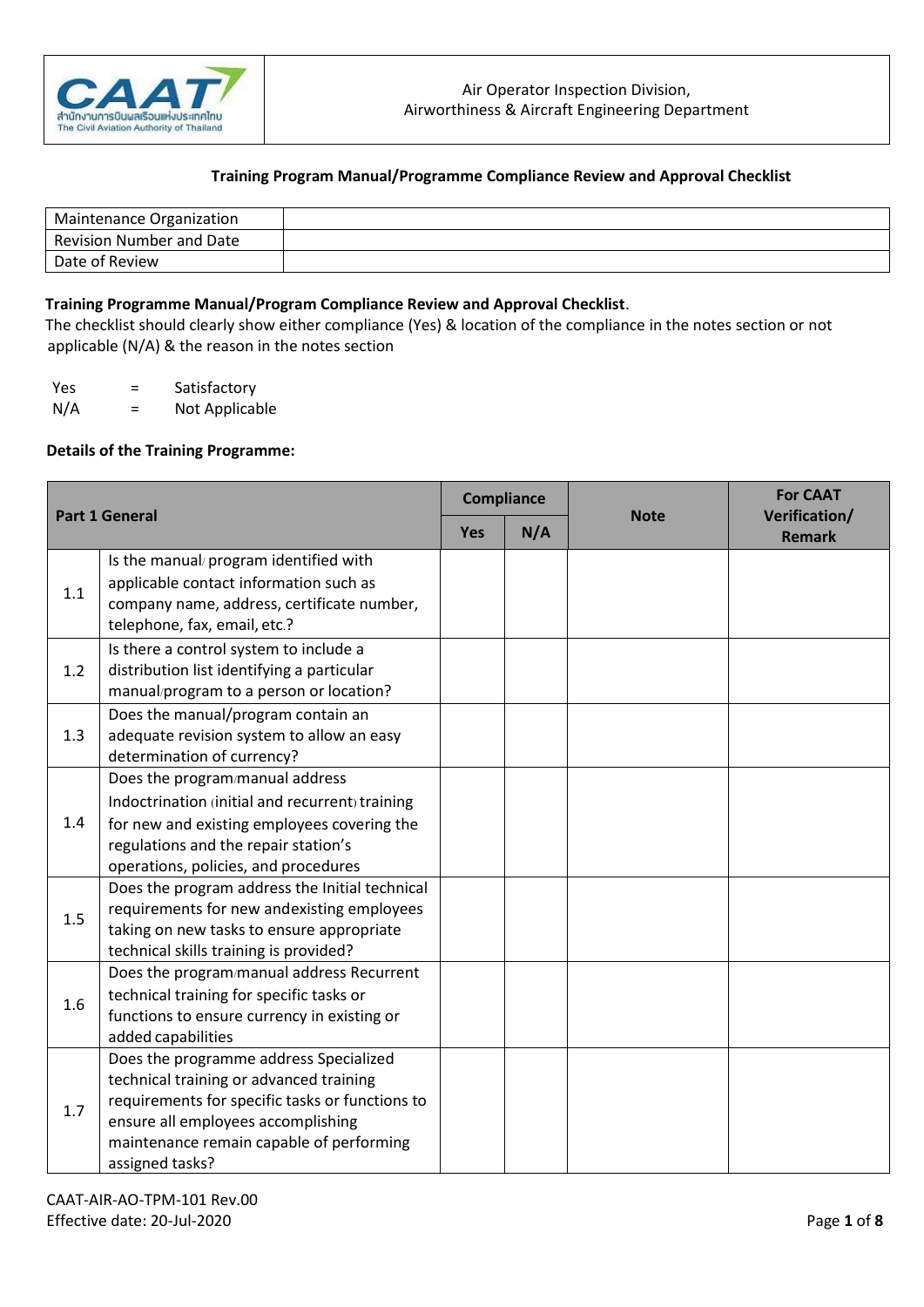

| <b>Part 1 General</b> |                                                                                                                                                                               | Compliance |     |             | <b>For CAAT</b>                |
|-----------------------|-------------------------------------------------------------------------------------------------------------------------------------------------------------------------------|------------|-----|-------------|--------------------------------|
|                       |                                                                                                                                                                               | <b>Yes</b> | N/A | <b>Note</b> | Verification/<br><b>Remark</b> |
| 1.8                   | Does the program address Remedial technical<br>training requirements to correct<br>demonstrated lack of skill or knowledge<br>deficiencies?                                   |            |     |             |                                |
| 1.9                   | Is there clear responsibility and authority?                                                                                                                                  |            |     |             |                                |
| 1.10                  | Does the AMO/ repair station clearly identify<br>the job title responsible for the different<br>aspects of the training program?                                              |            |     |             |                                |
| 1.11                  | Does the repair station identify the job title<br>with the authority to propose changes to the<br>approved training manual/program?                                           |            |     |             |                                |
| 1.12                  | Are there written training procedures? May<br>also be in RSM.                                                                                                                 |            |     |             |                                |
| 1.13                  | Are the AMO's/repair station's training<br>program policies and procedures written in its<br>RSM, training manual or program document?                                        |            |     |             |                                |
| 1.14                  | Is there a measurement of the programme<br>effectiveness?                                                                                                                     |            |     |             |                                |
| 1.15                  | Is there a method of determining whether the<br>employee is capable of performing assigned<br>tasks?                                                                          |            |     |             |                                |
| 1.16                  | Does the AMO/repair station have adequate<br>procedural controls to ensure that all<br>applicable elements of the training program<br>are carried out in specific situations? |            |     |             |                                |
| 1.17                  | Does the AMO/repair station identify and<br>describe the interface between the training<br>program and the individuals responsible for<br>task assignments?                   |            |     |             |                                |
| 1.18                  | Are there written procedures that require the<br>repair station to maintain personnel training<br>records for 2 years?                                                        |            |     |             |                                |
| 1.19                  | Is there a Training Needs Analysis defined?                                                                                                                                   |            |     |             |                                |
| 1.20                  | Does the AMO/repair station have defined<br>processes for objectively identifying its<br>training requirements and assessing each<br>individual's capabilities?               |            |     |             |                                |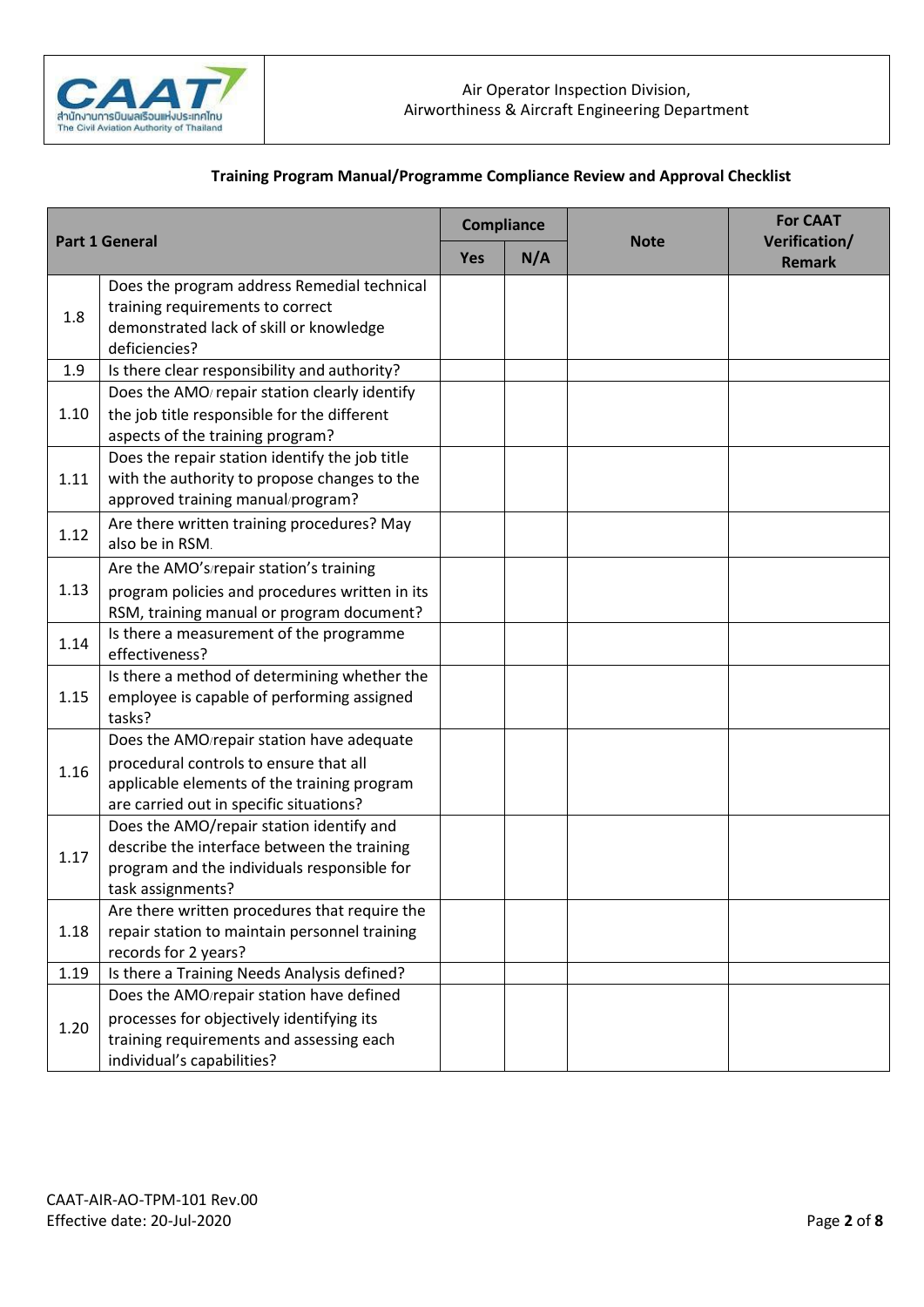

| <b>Part 1 General</b> |                                                                                                                                                                                                                                                                                                                                                                                                                          | <b>Compliance</b> |     |             | <b>For CAAT</b>                |
|-----------------------|--------------------------------------------------------------------------------------------------------------------------------------------------------------------------------------------------------------------------------------------------------------------------------------------------------------------------------------------------------------------------------------------------------------------------|-------------------|-----|-------------|--------------------------------|
|                       |                                                                                                                                                                                                                                                                                                                                                                                                                          |                   | N/A | <b>Note</b> | Verification/<br><b>Remark</b> |
| 1.21                  | Does the manual/ training program<br>include procedures used to design each<br>course of study, and/or individual classes<br>or lessons. This includes defining the<br>specific purpose and objectives of a<br>given area, any prerequisites, any<br>required lessons, any time requirements,<br>and the desired outcome gained<br>technical skill or knowledge                                                          |                   |     |             |                                |
| 1.22                  | Do the individual courses associated with a<br>particular area of study include a detailed<br>description of the technical information or skill<br>that will betaught. Including:<br>the referenced material,<br>tools,<br>equipment,<br>procedures that will be used,<br>the methods and sources of<br>training available,<br>• instructor qualifications, and<br>• the method of recording employee<br>accomplishment. |                   |     |             |                                |
| 1.23                  | Does the repair station have a method to<br>identify and select the sources and<br>methods of training that will meet the<br>regulations and its training objectives?                                                                                                                                                                                                                                                    |                   |     |             |                                |
| 1.24                  | Does the AMO/ repair station have procedures<br>to document each individual's training to<br>ensure compliance with ADCA 145. This<br>includes defining the extent of training records<br>and establishing a system for creating,<br>accessing, and retaining training records for 2<br>years after the training is provided.                                                                                            |                   |     |             |                                |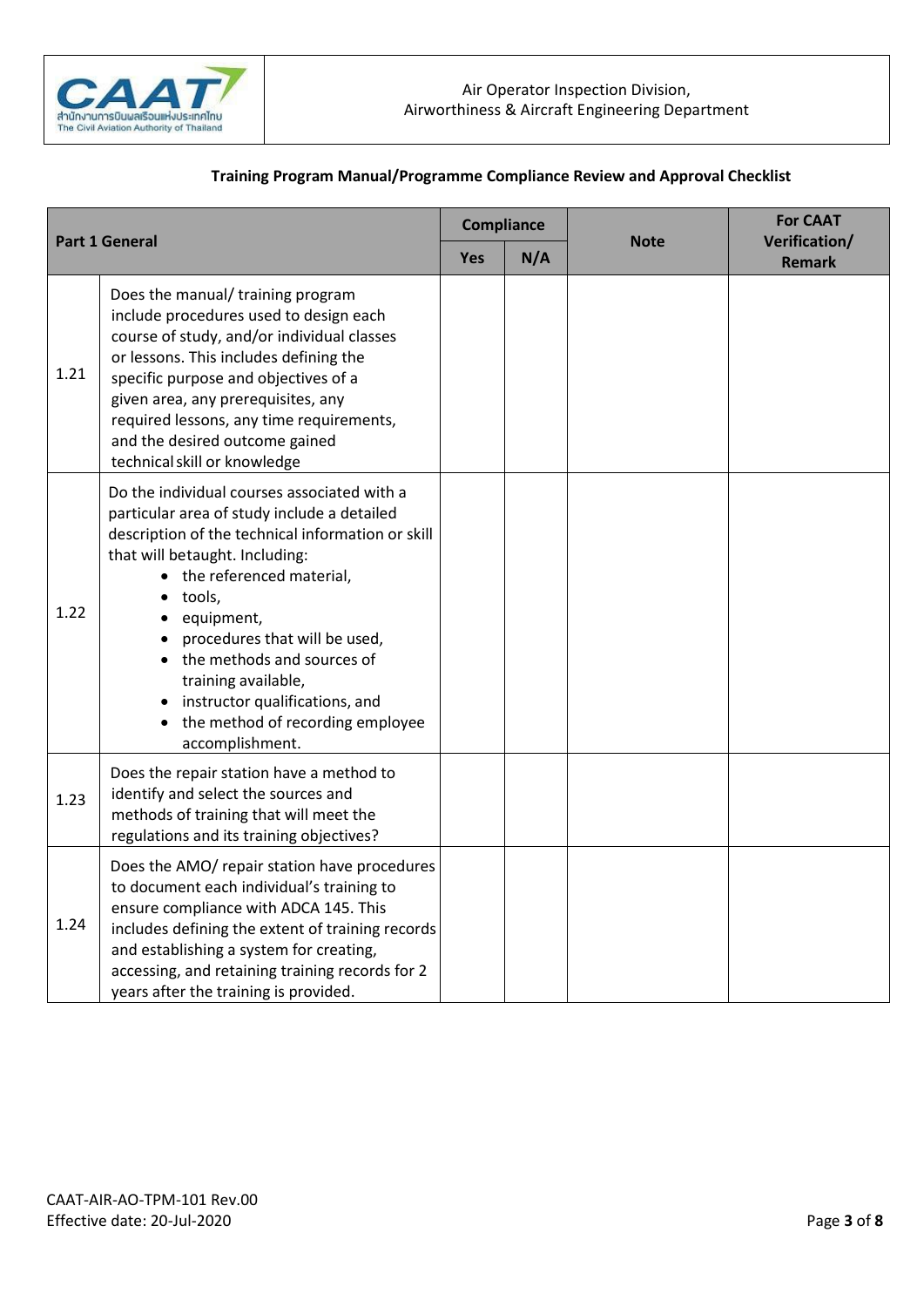

| <b>Part 2 Indoctrination Training (Initial and Recurrent)</b> |                                                                                                                                                                                                                                                                                                                                                             | <b>Compliance</b> |     | <b>Note</b> | <b>For CAAT</b><br>Verification/ |
|---------------------------------------------------------------|-------------------------------------------------------------------------------------------------------------------------------------------------------------------------------------------------------------------------------------------------------------------------------------------------------------------------------------------------------------|-------------------|-----|-------------|----------------------------------|
|                                                               |                                                                                                                                                                                                                                                                                                                                                             | <b>Yes</b>        | N/A |             | <b>Remark</b>                    |
| 2.1                                                           | Are the following subjects addressed in<br>the manual/ programe:                                                                                                                                                                                                                                                                                            |                   |     |             |                                  |
|                                                               | (a) CAAT Regulations, requirements,<br>particularly those associated with<br>the repair station maintenance<br>functions<br>and<br>authority<br>as<br>reflected on the certificate and                                                                                                                                                                      |                   |     |             |                                  |
|                                                               | operations specifications.<br>(b) Company manuals, policies,<br>procedures, and practices, including<br>quality control (QC) processes,<br>particularly those associated with<br>ensuring compliance with<br>maintenance (including inspection),<br>preventative maintenance, and<br>alteration procedures established to<br>show compliance with ADCA 145. |                   |     |             |                                  |
|                                                               | (c) Kingdom of Thailand hazardous<br>material requirements, general<br>Occupational Safety and Health,<br>Environmental regulations, and other<br>local, State laws requiring training for<br>different categories of employees.                                                                                                                            |                   |     |             |                                  |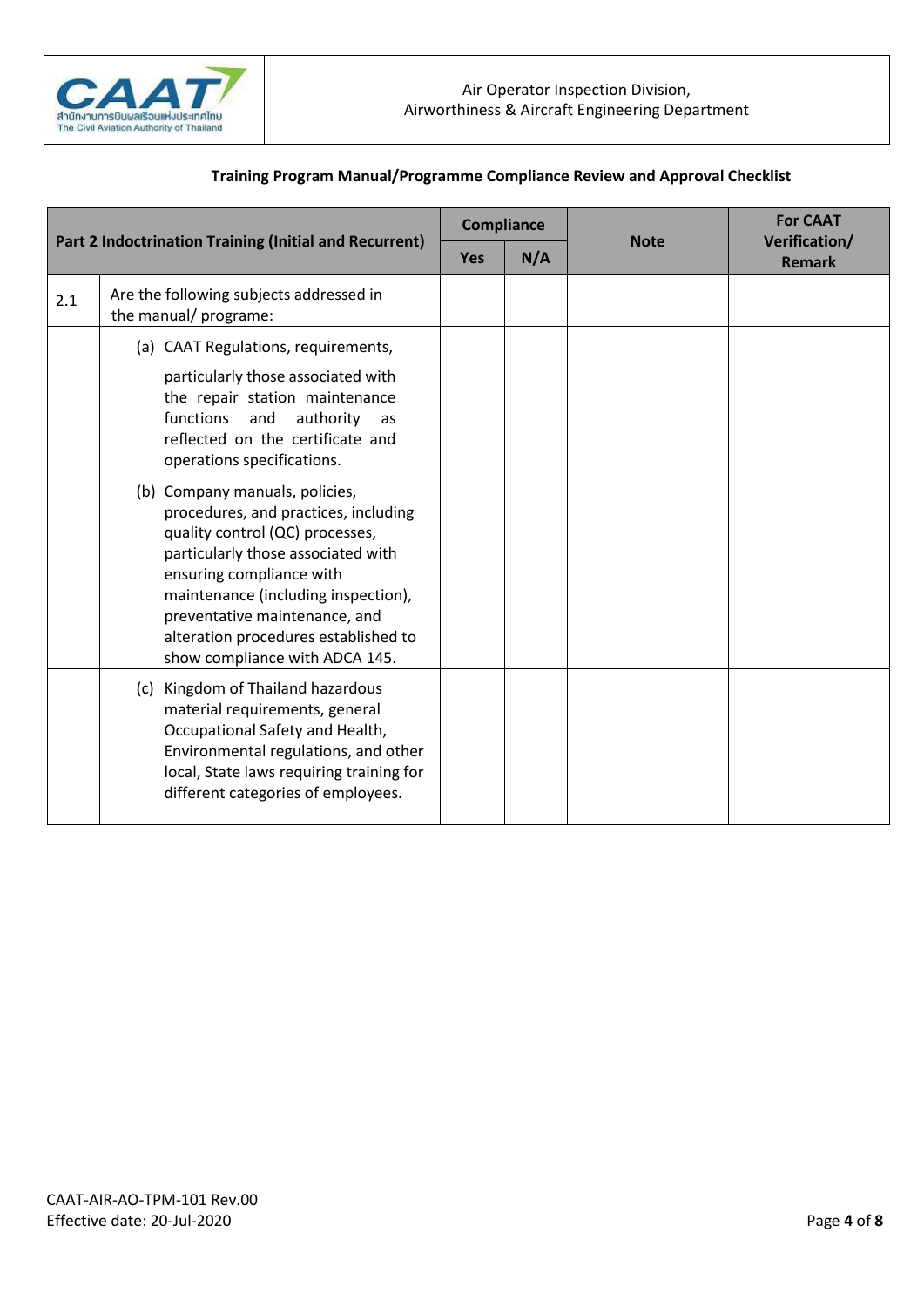

|  |                                                                                                                                                                                                                                                                            | Compliance |     |             | <b>For CAAT</b>                |
|--|----------------------------------------------------------------------------------------------------------------------------------------------------------------------------------------------------------------------------------------------------------------------------|------------|-----|-------------|--------------------------------|
|  | Part 2 Indoctrination Training (Initial and Recurrent)                                                                                                                                                                                                                     |            | N/A | <b>Note</b> | Verification/<br><b>Remark</b> |
|  | (d) Human Factors in Maintenance                                                                                                                                                                                                                                           |            |     |             |                                |
|  | Note: The human factors training<br>$\bullet$<br>procedures defined in the training<br>manual/ program should be<br>related to aviation maintenance,<br>safety-related issues, existing<br>legislation, where relevant,<br>and/or some of the suggested<br>elements below. |            |     |             |                                |
|  | • General/introduction to human<br>factors,                                                                                                                                                                                                                                |            |     |             |                                |
|  | Statistics,<br>$\bullet$                                                                                                                                                                                                                                                   |            |     |             |                                |
|  | Safety culture/organizational<br>$\bullet$<br>factors,                                                                                                                                                                                                                     |            |     |             |                                |
|  | Human error,<br>٠                                                                                                                                                                                                                                                          |            |     |             |                                |
|  | Types of errors in maintenance<br>$\bullet$<br>task,                                                                                                                                                                                                                       |            |     |             |                                |
|  | Human reliability,<br>٠                                                                                                                                                                                                                                                    |            |     |             |                                |
|  | Human performance and<br>$\bullet$<br>limitation,                                                                                                                                                                                                                          |            |     |             |                                |
|  | Vision,                                                                                                                                                                                                                                                                    |            |     |             |                                |
|  | Hearing,                                                                                                                                                                                                                                                                   |            |     |             |                                |
|  | Stress,<br>٠                                                                                                                                                                                                                                                               |            |     |             |                                |
|  | Situational awareness (SA), and<br>$\bullet$                                                                                                                                                                                                                               |            |     |             |                                |
|  | Workload management                                                                                                                                                                                                                                                        |            |     |             |                                |
|  | (e) Computer systems and software, as<br>applicable to the AMO's/repair<br>station's maintenance (including<br>inspection), preventative maintenance,<br>and alteration systems and procedures.                                                                            |            |     |             |                                |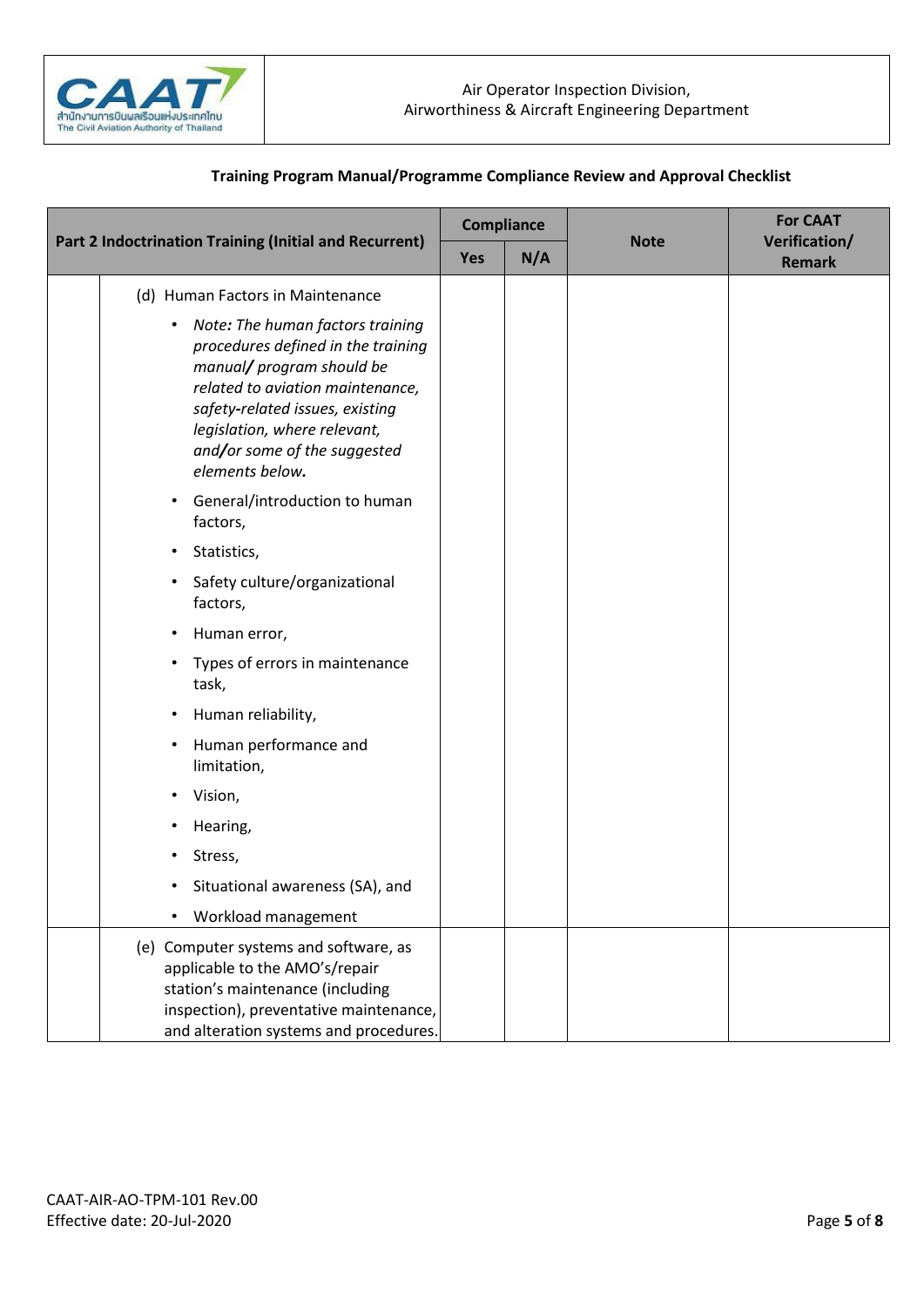

|                                    |                                                                                                                                                                                                                                                                                                                                                                                     | <b>Compliance</b> |                   |             | <b>For CAAT</b>                |
|------------------------------------|-------------------------------------------------------------------------------------------------------------------------------------------------------------------------------------------------------------------------------------------------------------------------------------------------------------------------------------------------------------------------------------|-------------------|-------------------|-------------|--------------------------------|
|                                    | <b>Part 2 Indoctrination Training (Initial and Recurrent)</b>                                                                                                                                                                                                                                                                                                                       |                   | N/A               | <b>Note</b> | Verification/<br><b>Remark</b> |
| 2.2                                | Does the AMO/repair station have procedures<br>to determine the applicable scope and depth<br>of initial and/or recurrent training based on<br>each job assignment and each employee's<br>experience and capability established by a<br>Training Needs analysis? The needs analysis is<br>the basis for determining an individual's initial<br>and recurrent training requirements. |                   |                   |             |                                |
|                                    |                                                                                                                                                                                                                                                                                                                                                                                     |                   | <b>Compliance</b> |             | <b>For CAAT</b>                |
|                                    | <b>Part 3 Recurrent Training</b>                                                                                                                                                                                                                                                                                                                                                    | Yes               | N/A               | <b>Note</b> | Verification/<br><b>Remark</b> |
| 3.1                                | Does the AMO/ repair station have<br>procedures to determine the recurrent<br>training requirements for each job<br>assignment or employee?                                                                                                                                                                                                                                         |                   |                   |             |                                |
| 3.2                                | Does the AMO/repair station have a<br>procedure for determining when training is<br>not required to ensure an employee is<br>capable of performing assigned tasks.                                                                                                                                                                                                                  |                   |                   |             |                                |
| 3.3                                | Does the AMO/ repair station have<br>procedures to determine the type and<br>frequency of recurrent training for each of its<br>employees through the need assessment?                                                                                                                                                                                                              |                   |                   |             |                                |
| 3.4                                | Does the repair station define recurrent<br>training that will be provided on a<br>regular basis to address any subject<br>previously provided in initial training.                                                                                                                                                                                                                 |                   |                   |             |                                |
| <b>Part 4 Specialized Training</b> |                                                                                                                                                                                                                                                                                                                                                                                     | <b>Compliance</b> |                   |             | <b>For CAAT</b>                |
|                                    |                                                                                                                                                                                                                                                                                                                                                                                     | <b>Yes</b>        | N/A               | <b>Note</b> | Verification/<br><b>Remark</b> |
| 4.1                                | Does the AMO/repair station have procedures<br>to identify job assignments that will require<br>special skills or have complexity that would<br>require the development of specialized<br>training to ensure capabilities?                                                                                                                                                          |                   |                   |             |                                |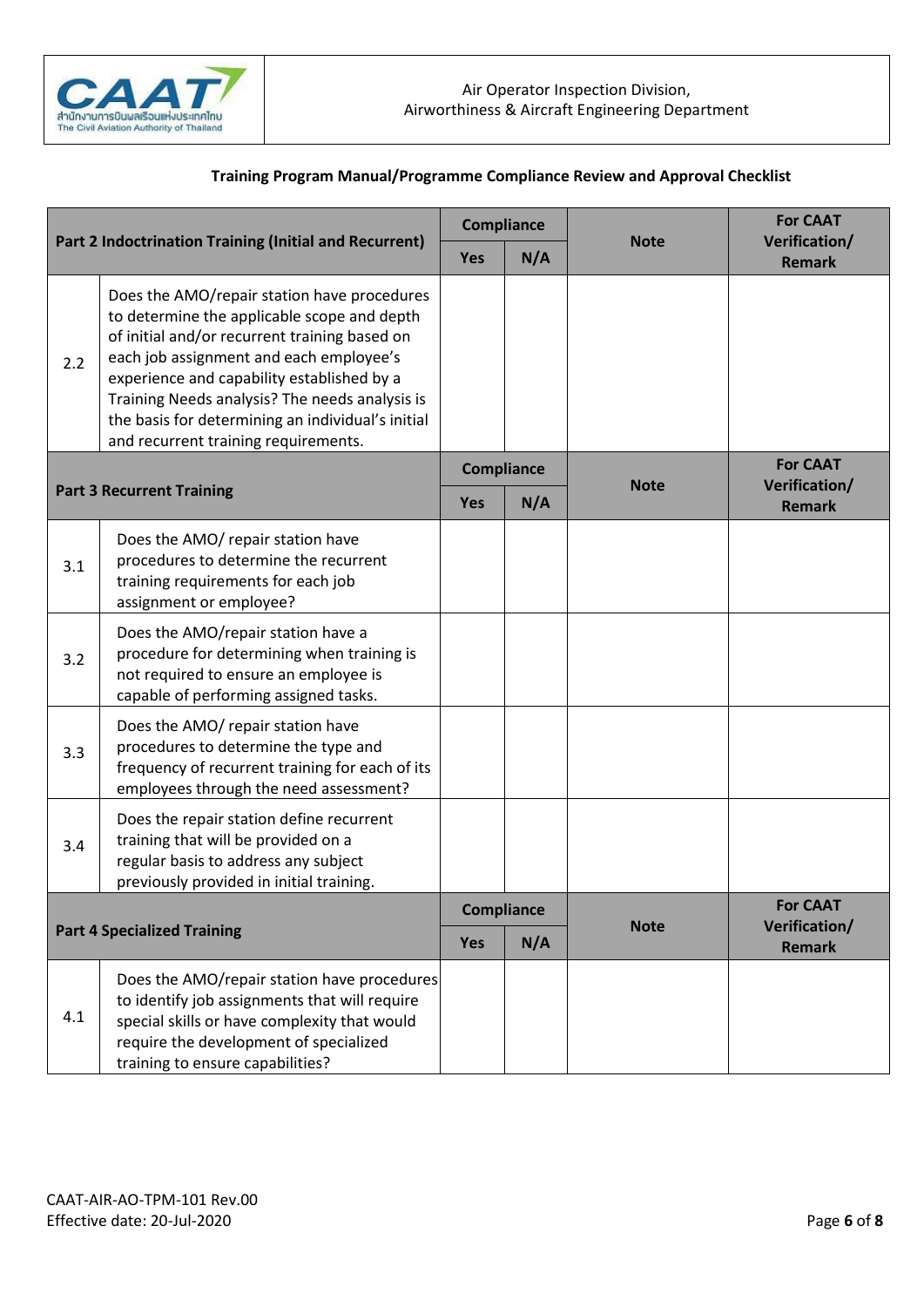

| <b>Part 4 Specialized Training</b> |                                                                                                                                                                                                                                                                     | <b>Compliance</b> |     | <b>Note</b> | <b>For CAAT</b><br>Verification/ |
|------------------------------------|---------------------------------------------------------------------------------------------------------------------------------------------------------------------------------------------------------------------------------------------------------------------|-------------------|-----|-------------|----------------------------------|
|                                    |                                                                                                                                                                                                                                                                     | <b>Yes</b>        | N/A |             | <b>Remark</b>                    |
| 4.2                                | Does the AMO/repair station's training<br>program address the initial and recurrent<br>training requirements for any task or<br>assignment that it determines requires<br>specialized training.                                                                     |                   |     |             |                                  |
|                                    |                                                                                                                                                                                                                                                                     | <b>Compliance</b> |     | <b>Note</b> | <b>For CAAT</b><br>Verification/ |
|                                    | <b>Part 5 Remedial Training</b>                                                                                                                                                                                                                                     | <b>Yes</b>        | N/A |             | <b>Remark</b>                    |
| 5.1                                | Does the AMO/ repair station have<br>procedures to determine when an employee<br>will need to be provided with remedial<br>training?                                                                                                                                |                   |     |             |                                  |
| 5.2                                | Does the remedial training intended to fix an<br>immediate knowledge or skill deficiency,<br>which may focus on one individual?                                                                                                                                     |                   |     |             |                                  |
|                                    |                                                                                                                                                                                                                                                                     | Compliance        |     | <b>Note</b> | <b>For CAAT</b><br>Verification/ |
|                                    | <b>Part 6 Training Needs Analysis</b>                                                                                                                                                                                                                               | <b>Yes</b>        | N/A |             | <b>Remark</b>                    |
| 6.1                                | Does the AMO/ repair station's training needs<br>analysis procedures enable the repair station<br>to identify its training requirements based on<br>job positions, duties, and tasks between<br>position/duty/skill/task requirements and<br>employee capabilities. |                   |     |             |                                  |
| 6.2                                | Does it establish an objective method for<br>determining training standards, assessing the<br>capability of its employees, and establishing<br>training programs for its employees to fill any<br>gap?                                                              |                   |     |             |                                  |
| 6.3                                | Does the AMO/repair station establish the<br>basic standard that identifies the individual<br>employee's training needs by assessing the<br>job function and duties against the<br>employee's specific skills and knowledge.                                        |                   |     |             |                                  |
| 6.4                                | Does the AMO/repair station's procedure<br>evaluate the current capability of its<br>employees, technical and non-technical.                                                                                                                                        |                   |     |             |                                  |